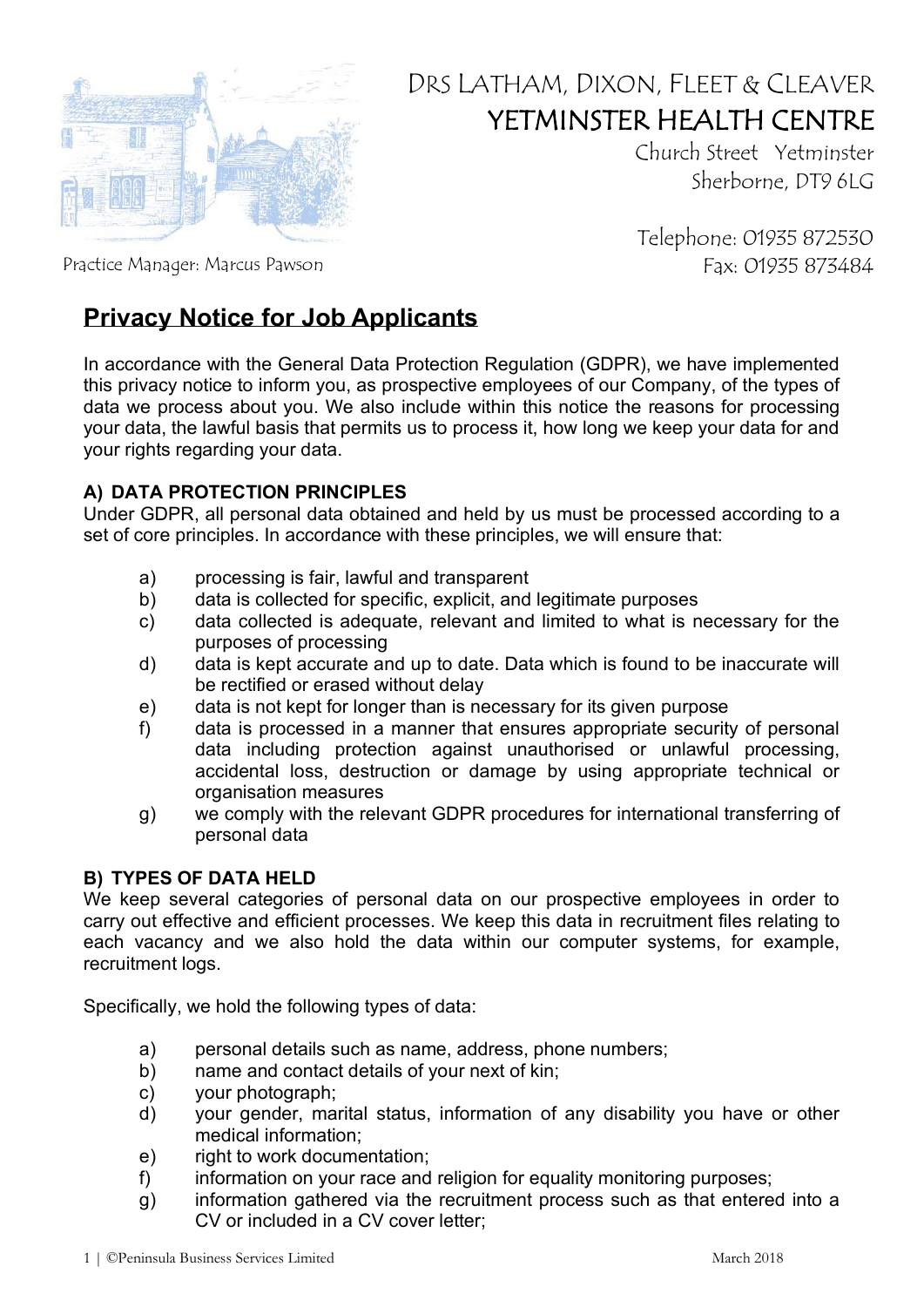- h) references from former employers;
- i) details on your education and employment history etc;
- j) driving licence;
- k) criminal convictions.

# **C) COLLECTING YOUR DATA**

You provide several pieces of data to us directly during the recruitment exercise.

In some cases, we will collect data about you from third parties, such as employment agencies, former employers when gathering references or credit reference agencies.

Should you be successful in your job application, we will gather further information from you, for example, your bank details and next of kin details, once your employment begins.

## **D) LAWFUL BASIS FOR PROCESSING**

The law on data protection allows us to process your data for certain reasons only.

The information below categorises the types of data processing we undertake and the lawful basis we rely on.

| <b>Activity requiring your data</b>                        | <b>Lawful basis</b>      |
|------------------------------------------------------------|--------------------------|
| Carrying out checks in relation to your                    | Legal obligation         |
| right to work in the UK                                    |                          |
| Making reasonable adjustments for Legal obligation         |                          |
| disabled employees                                         |                          |
| Making recruitment decisions in relation                   | Our legitimate interests |
| both initial and subsequent<br>to                          |                          |
| employment e.g. promotion                                  |                          |
| Making decisions about salary and Our legitimate interests |                          |
| other benefits                                             |                          |
| Making decisions about contractual                         | Our legitimate interests |
| benefits to provide to you                                 |                          |
| Assessing training needs                                   | Our legitimate interests |
| Dealing with legal claims made against                     | Our legitimate interests |
| <b>us</b>                                                  |                          |
| <b>Preventing fraud</b>                                    | Our legitimate interests |

# **E) SPECIAL CATEGORIES OF DATA**

Special categories of data are data relating to your:

- a) health
- b) sex life
- c) sexual orientation
- d) race
- e) ethnic origin
- f) political opinion
- g) religion
- h) trade union membership
- i) genetic and biometric data.

We carry out processing activities using special category data:

- a) for the purposes of equal opportunities monitoring
- b) to determine reasonable adjustments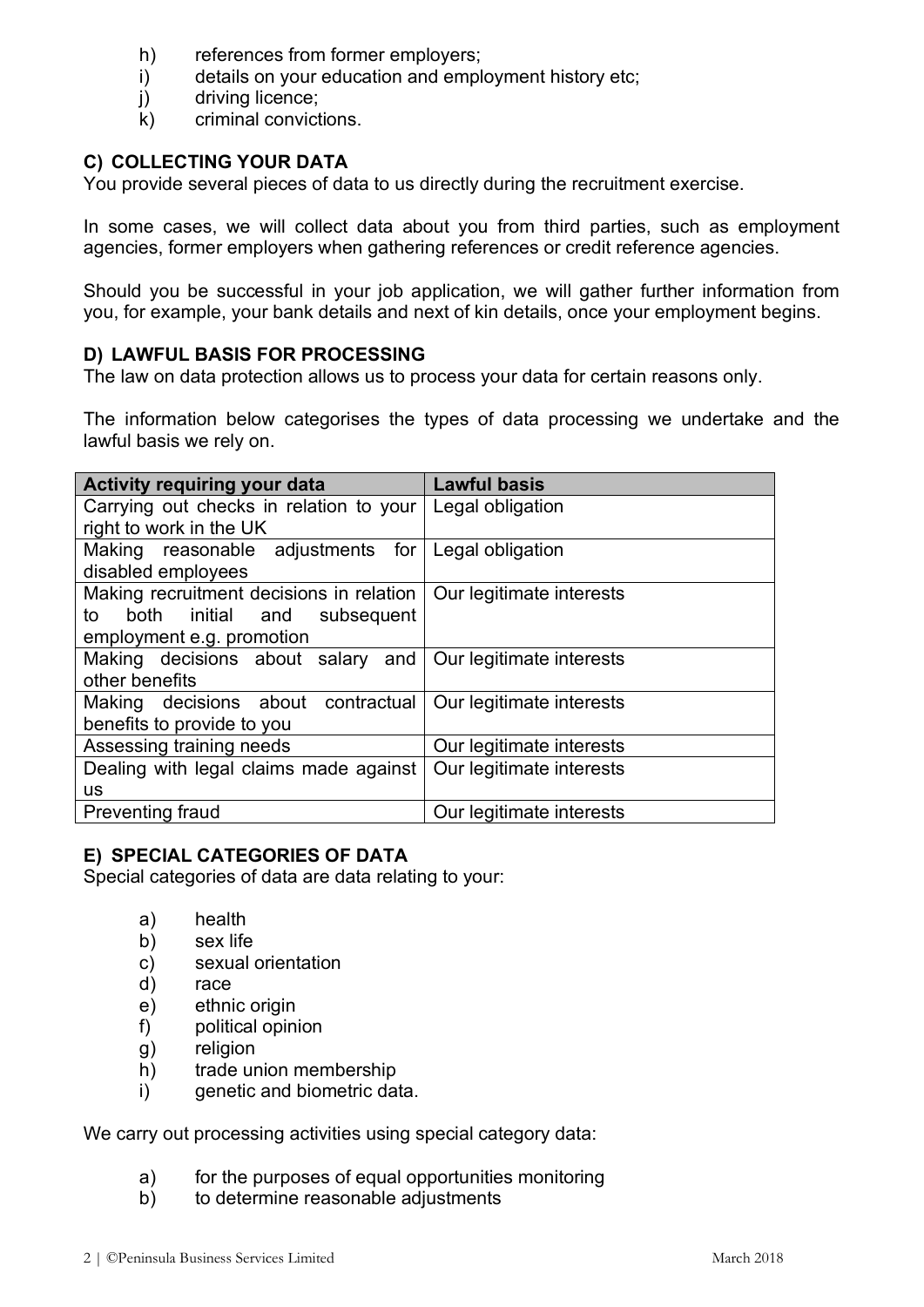Most commonly, we will process special categories of data when the following applies:

- a) you have given explicit consent to the processing
- b) we must process the data in order to carry out our legal obligations
- c) we must process data for reasons of substantial public interest
- d) you have already made the data public.

# **F) FAILURE TO PROVIDE DATA**

Your failure to provide us with data may mean that we are unable to fulfil our requirements for entering into a contract of employment with you. This could include being unable to offer you employment or administer contractual benefits.

#### **G) CRIMINAL CONVICTION DATA**

We will only collect criminal conviction data where it is appropriate given the nature of your role and where the law permits us. This data will usually be collected at the recruitment stage, however, may also be collected during your employment. We use criminal conviction data to determine your suitability, or your continued suitability for the role. We rely on the lawful basis of both our legitimate interests and legal obligation to process this data.

## **H) WHO WE SHARE YOUR DATA WITH**

Employees within our company who have responsibility for recruitment will have access to your data which is relevant to their function. All employees with such responsibility have been trained in ensuring data is processing in line with GDPR.

Data is shared with third parties for the following reasons: The Care Quality Commission during a visit for compliance reasons only.

We may also share your data with third parties as part of a Company sale or restructure, or for other reasons to comply with a legal obligation upon us. We have a data processing agreement in place with such third parties to ensure data is not compromised. Third parties must implement appropriate technical and organisational measures to ensure the security of your data.

We do not share your data with bodies outside of the European Economic Area.

#### **I) PROTECTING YOUR DATA**

We are aware of the requirement to ensure your data is protected against accidental loss or disclosure, destruction and abuse. We have implemented processes to guard against such.

#### **J) RETENTION PERIODS**

We only keep your data for as long as we need it for, which, in relation to unsuccessful candidates, is six months to a year.

If your application is not successful and we have not sought consent or you have not provided consent upon our request to keep your data for the purpose of future suitable job vacancies, we will keep your data for six months once the recruitment exercise ends.

If we have sought your consent to keep your data on file for future job vacancies, and you have provided consent, we will keep your data for nine months once the recruitment exercise ends. At the end of this period, we will delete or destroy your data, unless you have already withdrawn your consent to our processing of your data in which case it will be deleted or destroyed upon your withdrawal of consent.

Where you have provided consent to our use of your data, you also have the right to withdraw that consent at any time. This means that we will stop processing your data and there will be no consequences of withdrawing consent.